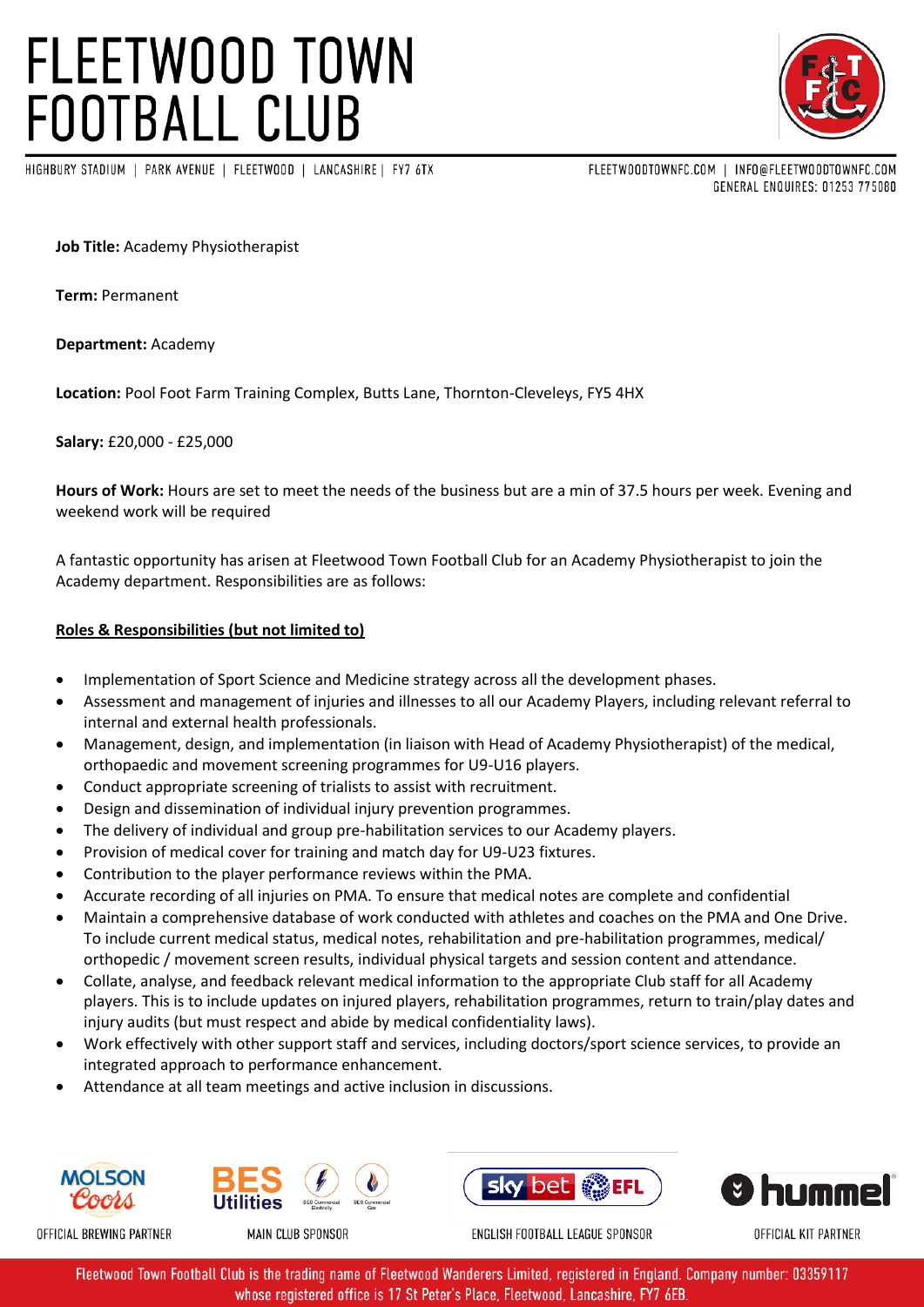# **FLEETWOOD TOWN FOOTBALL CLUB**



HIGHBURY STADIUM | PARK AVENUE | FLEETWOOD | LANCASHIRE | FY7 6TX

FLEETWOODTOWNFC.COM | INFO@FLEETWOODTOWNFC.COM GENERAL ENQUIRES: 01253 775080

- Attendance at all team meetings and active inclusion in discussions.
- Design and implementation (in liaison with Head of Academy Physiotherapy) of an Emergency Action Plan for each site that training/matches occur (where we are the "home" team).
- Identify areas for development and work closely with the Academy Management Team, Multi- Disciplinary Teams to ensure necessary performance standards are met and developed.

### **Individual Responsibilities**

- Lead on the management of injuries to U9-U16 players (in liaison with the Head of Academy Physiotherapy)
- Co-ordinate the responsibilities and organisation of the Physiotherapy Interns; disseminate their rota and the schedule for pre-habilitation sessions. Monitor and appraise their performance.

## **Academic Qualifications (Essential)**

- BSc (Hons) Degree in Physiotherapy
- CSP Member
- HCPC registered

## **Technical / Professional Qualifications (Desired)**

- FA Advanced Trauma and Medical Management in Football (Level 5)
- or Intermediate Trauma and Medical Management in Football (Level 4)
- FA Safeguarding qualification.
- Current DBS clearance

### **Skills & Abilities (Essential)**

- Knowledge of musculoskeletal assessment and rehabilitation of elite level paediatric athletes
- Ability to analyse and interpret movement patterns and posture
- Experience and understanding of injury prevention
- Able to work autonomously to manage your caseload
- Excellent computer literacy, specifically in the use of Microsoft Office.
- Understanding of safeguarding policies and procedures.
- Knowledge of working within an elite Football Academy

### **Desirable**

- Demonstrate the ability to mix with different departments effectively communicating and distributing information
- Honesty
- Hard working
- Organised
- Flexibility of working week
- Evidence of a commitment to individual professional development









OFFICIAL KIT PARTNER

OFFICIAL BREWING PARTNER

MAIN CLUB SPONSOR

ENGLISH FOOTBALL LEAGUE SPONSOR

Fleetwood Town Football Club is the trading name of Fleetwood Wanderers Limited, registered in England. Company number: 03359117 whose registered office is 17 St Peter's Place, Fleetwood, Lancashire, FY7 6EB